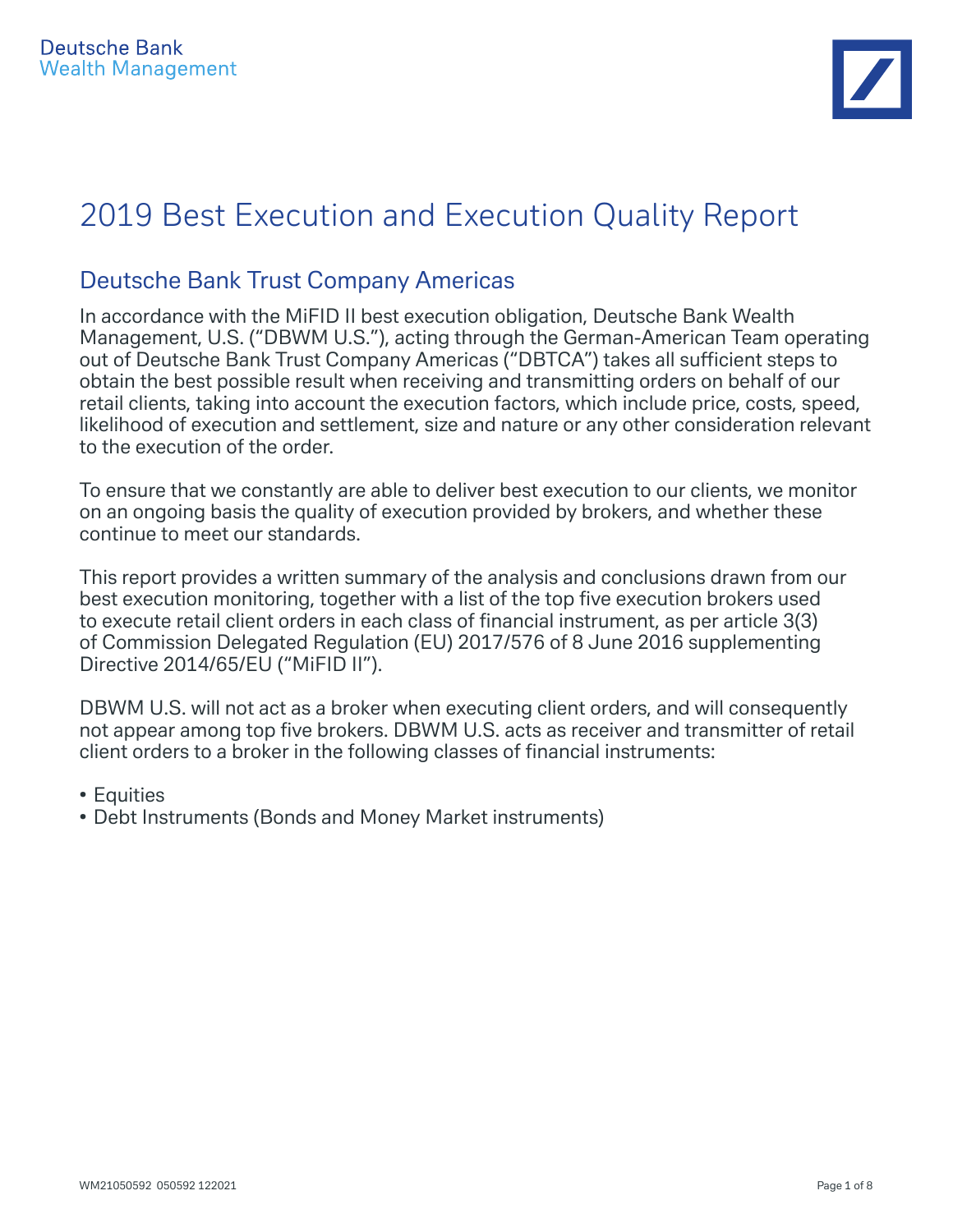## **Contents**

| Page |
|------|
|      |
|      |
|      |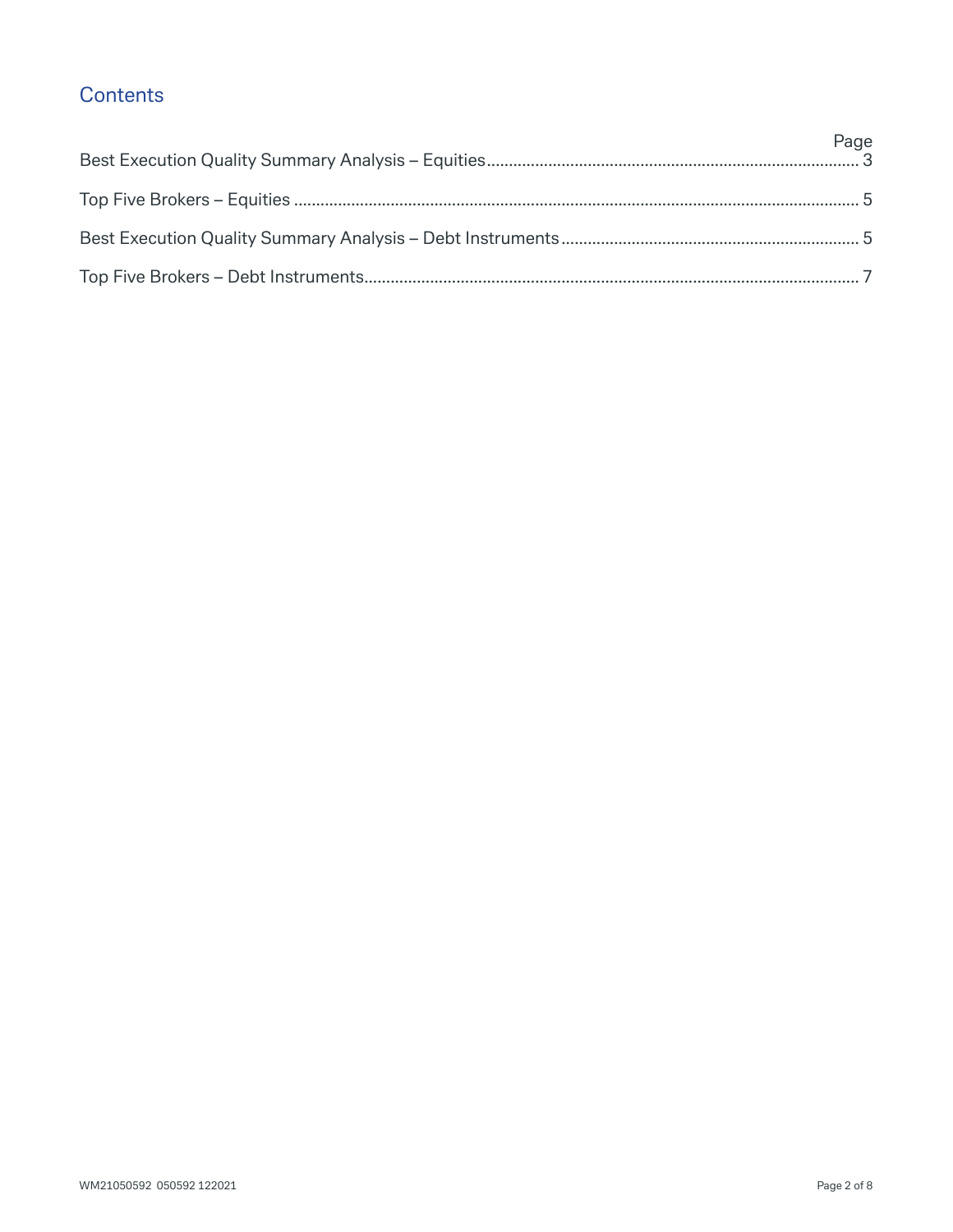## Best Execution Quality Summary Analysis – Equities

- Tick size liquidity bands 5 and 6 (from 2000 trades per day) Highly liquid shares
- Tick size liquidity banks 3 and 4 (from 80 to 1999 trades per day) Medium liquid shares
- Tick size liquidity banks 1 and 2 (from 0 to 79 trades per day) Less liquid shares

An explanation of the relative importance DBWM U.S. gave to the execution factors of price, costs, speed, likelihood of execution or any other consideration including qualitative factors when assessing the quality of execution.

DBWM U.S. seeks to obtain the best possible results for its clients. DBWM U.S. takes into account various execution factors in deciding how and where to execute client orders. Execution is primarily performed according to:

- Held or Not-Held
- NBBO quoted best bid/offer
- Depth of market
- Size of order
- Likelihood of execution
- Impact on execution

DBWM U.S. uses its experience and judgment in addition to taking into account criteria relevant to best execution, such as the size and nature of the order. DBWM U.S. in general regards price as the most important execution factor, but also adjusts the importance placed on the remaining execution factors, taking into account the nature of the order and market at the time of execution.

For a detailed description of how we carry out client orders, application of execution factors and how we prioritize the factors, please refer to our Order Execution Policy.

#### A description of any close link, conflicts of interests, and common ownerships with respect to any execution venues used to execute orders.

DBWM U.S. does not have any close links, conflicts of interests, and common ownership with respect to any execution venues used to execute client orders in equities. Any dealing or relationship between units within DBWM U.S. is conducted in accordance with DBWM's Conflict of Interest Policy. With regard to equity accommodation trades executed for DBTCA Custody accounts, DBWM U.S. through its affiliate DBSI leverages the execution capabilities of Pershing, LLC with which it has a formal agreement in place. With regard to DPM equity trades, DBWM U.S. routes trades to its affiliate (DWS) for execution with third party brokers.

#### A description of any specific arrangements with any execution venues regarding payments made or received discounts, rebates or non-monetary benefits received.

DBWM U.S. does not have any specific arrangements with any execution venues regarding payments made or received, discounts, rebates or non-monetary benefits received. Any dealing or relationship between units within DBWM U.S. is conducted in accordance with DBWM's Conflict of Interest Policy.

#### An explanation of the factors that led to a change in the list of execution venues used in our order execution policy, if such a changed occurred.

No changes have been made since publication of the brokers listed in our Order Execution Policy of 3 January 2018. If a change in execution quality is identified, the executing broker is notified of the occurrence and a request to address the execution quality is made and monitored.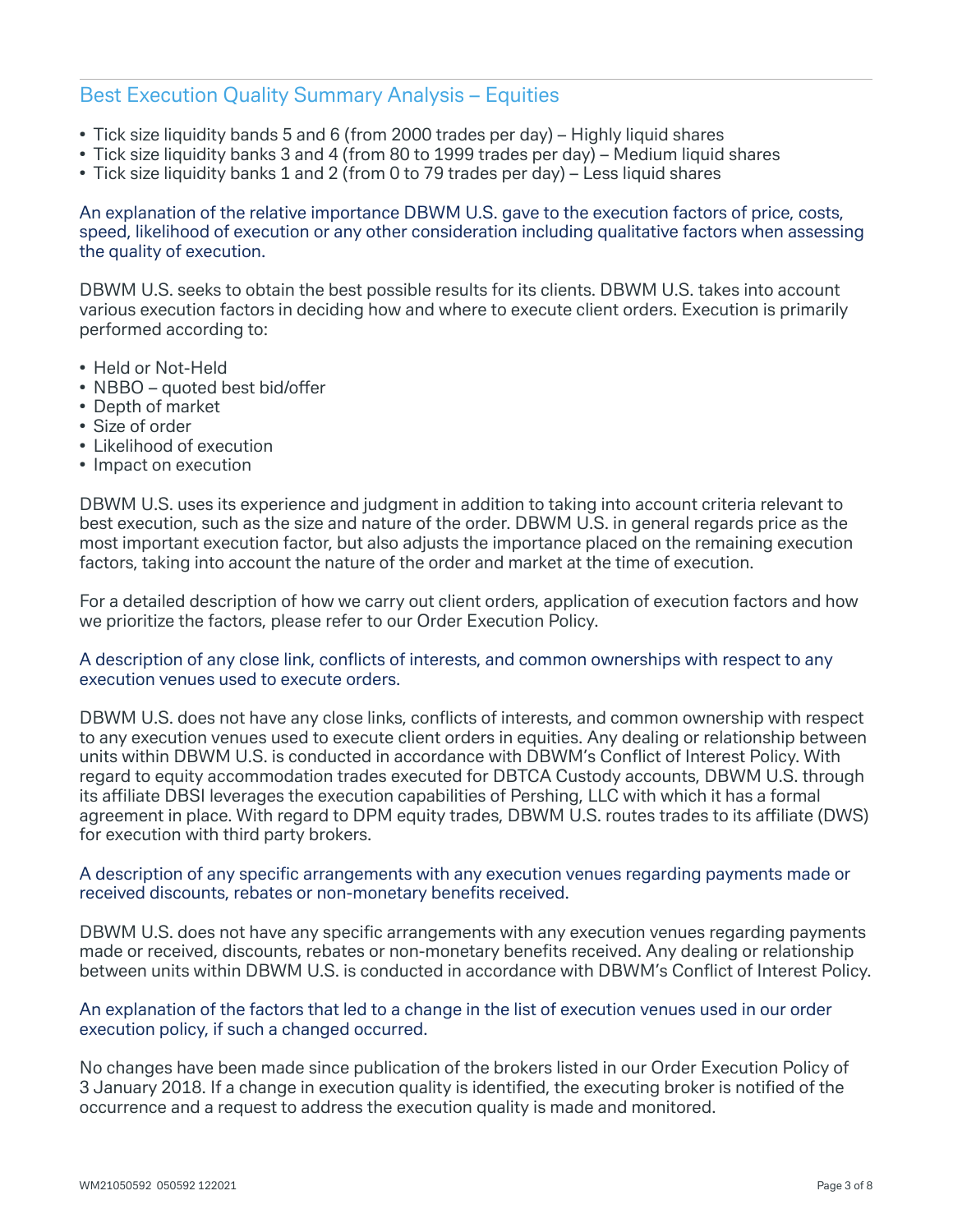An explanation of how order execution differs according to client categorization, where the firm treats categories of clients differently and where it may affect the order execution arrangements.

Not applicable as we transmit orders for retail clients only.

An explanation of whether other criteria were given precedence over immediate price and cost when executing retail client orders and how these criteria were instrumental in delivering the best possible result in terms of the total consideration to the client.

Price is always the determining factor when executing orders for retail clients. In cases where trades are designated as accommodation trades for DBTCA Custody accounts that are executed through Pershing, instructions that may have accompanied the order request would supersede any normal order handling procedures.

An explanation of how DBWM U.S. has used any data or tools relating to the quality of execution, including any data published under Commission Delegated Regulation (EU) 2017/575.

We monitor the quality of execution provided by brokers used to execute client orders in equity on a consistent basis using automatic monitoring tools. We use a variety of tools and metrics in order to assess the quality of execution provided to its clients. The metrics are used to assess the quality of client order handling and execution quality in real time as well as post- trade. This includes, but is not limited to, adherence to order instructions, the management and timeliness of order passing and execution, and reviewing available quotes and market prices. Our monitoring also includes exceptionbased controls, with results reviewed by our broker specialist team includes those within DBWM U.S.. The tools and data used include but not limited to; published exception reports for all orders, Brokerage and DMA and Broker Scorecard available through Pershing and ITG Cost Analysis report for DMA orders executed by DWS.

#### An explanation of how the DBWM U.S. has used output of a consolidated tape provider established under Article 65 of Directive 2014/65/EU.

Not applicable as DBWM U.S. does not utilize a consolidated tape provider.

#### Summary of the best execution quality analysis and conclusions drawn from our monitoring of equities.

The analysis and conclusions drawn from our monitoring of the quality of execution in 2019 confirm that the brokers used to execute client orders in equities meet our standards in delivering best execution to our clients on a consistent basis.

A list of our top five brokers used to execute retail client orders can be found below together with detailed information on the volume and number of orders executed by each broker. A list of brokers used to execute client orders in equities can be found on our website: https://deutschewealth.com/content/deutschewealth/en/articles/MiFID-II-Order-Execution.html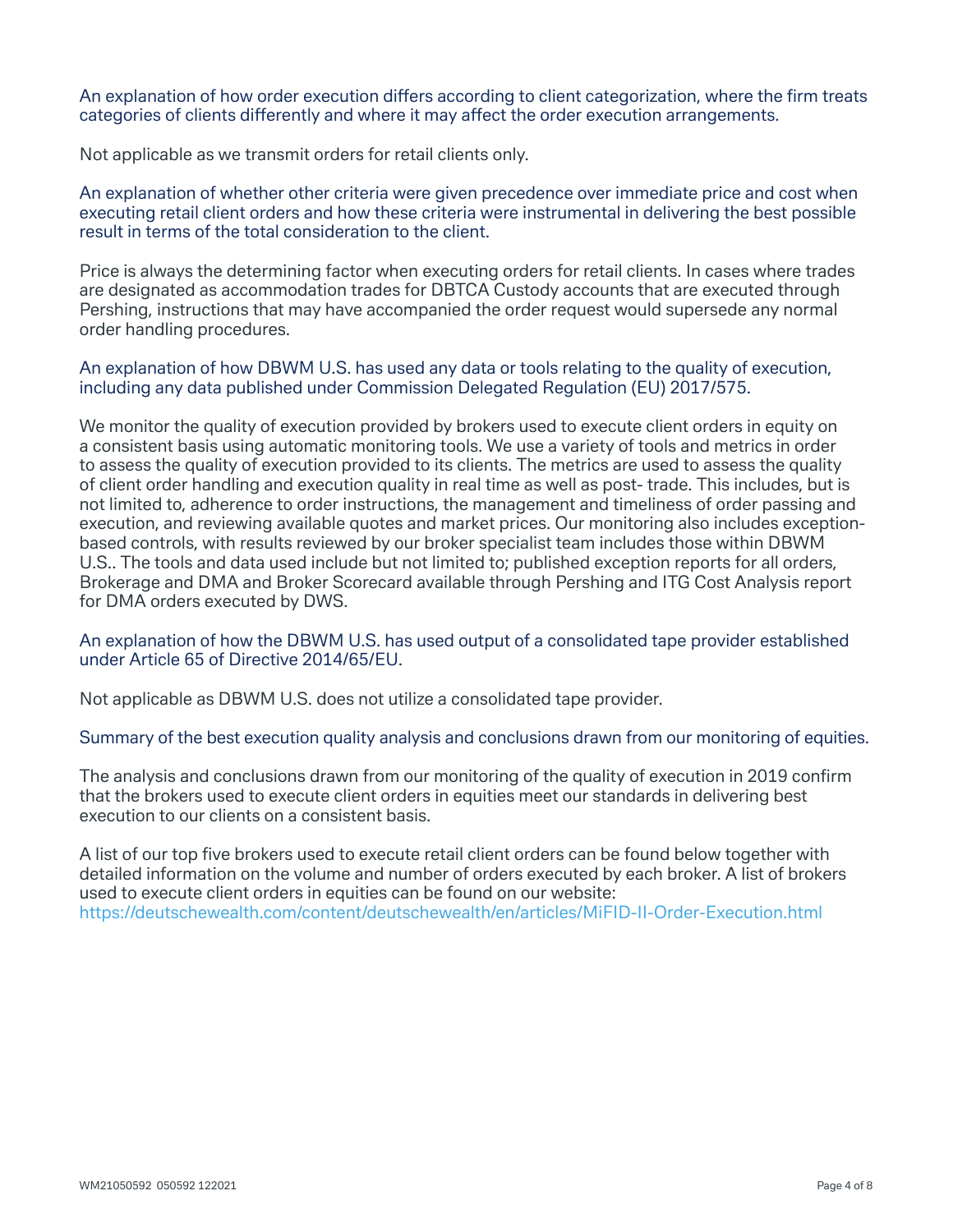## Top Five Brokers – Equities

Equities Accommodation Trades: With regard to DBTCA Custody accounts, DBWM U.S. engages its affiliate Deutsche Bank Securities Inc. ("DBSI") to execute sell accommodation equity trade orders which are transmitted to a third-party trading entity (Pershing LLC) for execution.

Equities DPM: With respect to DBTCA DPM accounts, DBWM U.S. transmits all equity trade orders to its affiliate DWS for execution. In this function, DWS ensures best results for clients by choosing the most appropriate execution entity to execute the order.

#### Table 1 – Retail clients

| Top five execution venues                                                        | Proportion of<br>volume traded as<br>percentage of total<br>in that asset class | Proportion of<br>orders executed as<br>percentage of total<br>in that asset class | Percentage of<br>passive orders | Percentage of<br>aggressive<br>orders | Percentage<br>of directed<br>orders |
|----------------------------------------------------------------------------------|---------------------------------------------------------------------------------|-----------------------------------------------------------------------------------|---------------------------------|---------------------------------------|-------------------------------------|
| Class of Instrument                                                              | Equities Brokerage                                                              |                                                                                   |                                 |                                       |                                     |
| Notification if less than 1 average trade per business day in previous year: Yes |                                                                                 |                                                                                   |                                 |                                       |                                     |
| Pershing LLC<br>(LEI: ZI8Q1A8EI8LQFJNM0D94)                                      | 100%                                                                            | 100%                                                                              | N/A                             | N/A                                   | 100%                                |
| Class of Instrument                                                              | <b>Equities DPM</b>                                                             |                                                                                   |                                 |                                       |                                     |
| Notification if less than 1 average trade per business day in previous year: No  |                                                                                 |                                                                                   |                                 |                                       |                                     |
| <b>DWS</b><br>(LEI: 549300K0BHJ9BX9J8J87)                                        | 100%                                                                            | 100%                                                                              | N/A                             | N/A                                   | $0\%$                               |

## Best Execution Quality Summary Analysis – Debt Instruments

- Bonds
- Money market instruments

An explanation of the relative importance the DBWM U.S. gave to the execution factors of price, costs, speed, likelihood of execution or any other consideration including qualitative factors when assessing the quality of execution.

DBWM U.S. seeks to obtain the best possible results for its clients, DBWM U.S. takes into account various execution factors in deciding how and where to execute client orders. Execution is primarily performed according to:

- Price
- Cost
- Speed
- Likelihood of Execution
- Size
- Impact on execution

DBWM U.S. in general regards price as the most important execution factor. However, there may be instances when DBWM U.S. may need to take into account other criteria relevant to best execution, such as the size and nature of the order and adjust importance on execution factors accordingly.

For a detailed description of how we carry out client orders, application of execution factors and how we prioritize the factors, please refer to our Order Execution Policy.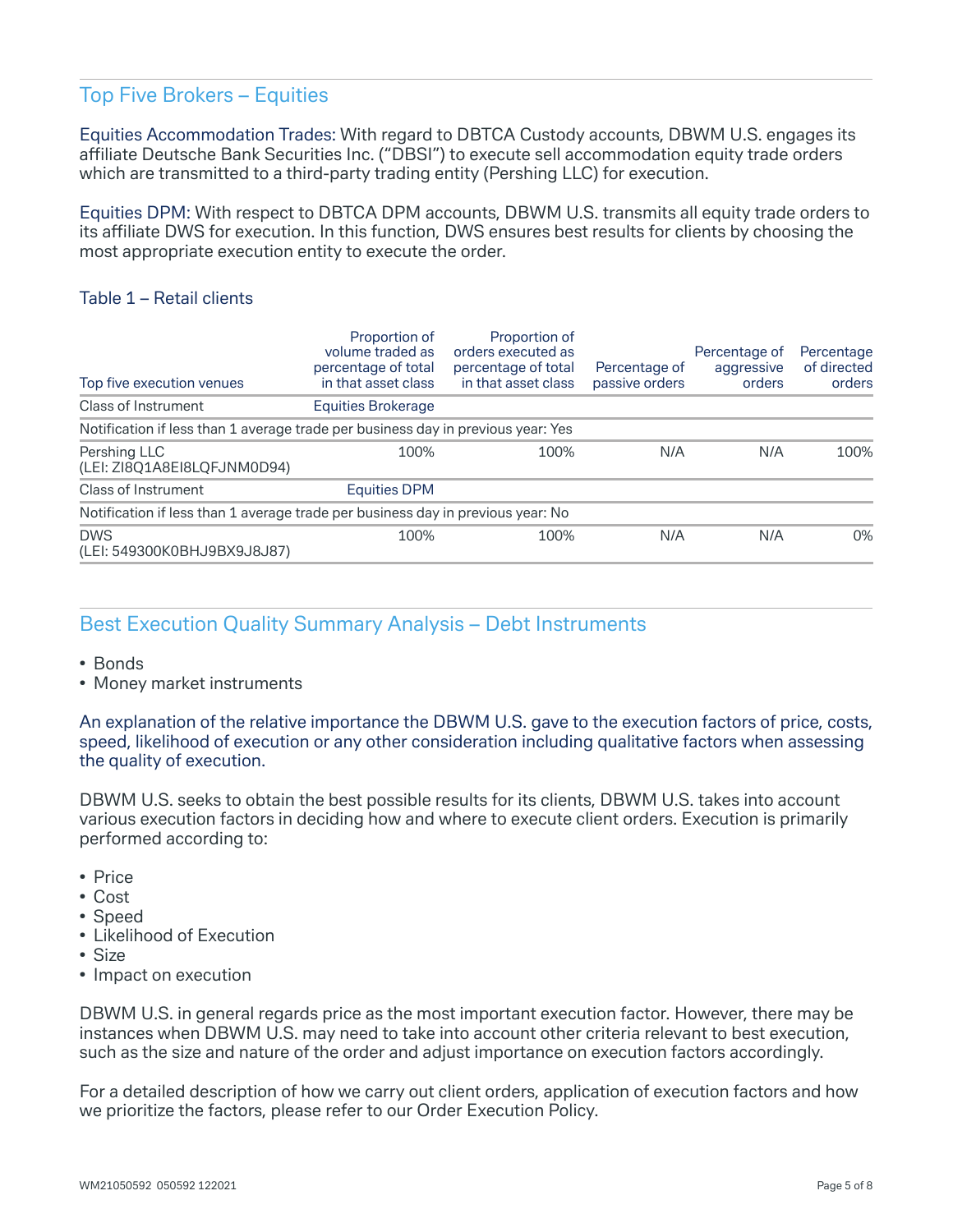### Best Execution Quality Summary Analysis – Debt Instruments (continued)

A description of any close link, conflicts of interests, and common ownerships with respect to any execution venues used to execute order.

DBWM U.S. does not have any close links, conflicts of interests, and common ownership with respect to any execution venues used to execute client orders in equities. Any dealing or relationship between units within DBWM U.S. is conducted in accordance with DBWM's Conflict of Interest Policy.

A description of any specific arrangements with any execution venues regarding payments made or received discounts, rebates or non-monetary benefits received.

DBWM U.S. does not have any specific arrangements with any execution venues regarding payments made or received, discounts, rebates or non-monetary benefits received. Any dealing or relationship between units within DBWM U.S. is conducted in accordance with DBWM's Conflict of Interest Policy.

An explanation of the factors that led to a change in the list of execution venues used in our order execution policy, if such a changed occurred.

No changes have been made since publication of the brokers listed in our Order Execution Policy of 3 January 2018. If a change in execution quality is identified, the executing broker is notified of the occurrence and a request to address the execution quality is made and monitored.

An explanation of how order execution differs according to client categorization, where the firm treats categories of clients differently and where it may affect the order execution arrangements.

Not applicable as we transmit orders for retail clients only.

An explanation of whether other criteria were given precedence over immediate price and cost when executing retail client orders and how these criteria were instrumental in delivering the best possible result in terms of the total consideration to the client.

Price is always the determining factor when executing orders for retail clients.

An explanation of how DBWM U.S. has used any data or tools relating to the quality of execution, including any data published under Commission Delegated Regulation (EU) 2017/575.

We monitor the quality of execution provided by brokers used to execute client orders in debt instruments on a consistent basis using automatic monitoring tools. We use a variety of tools and metrics in order to assess the quality of execution provided to its clients. The metrics are used to assess the quality of client order handling and execution quality in real time as well as post-trade. This includes, but is not limited to, adherence to order instructions, the management and timeliness of order passing and execution, and reviewing available quotes and market prices.

An explanation of how the DBWM U.S. has used output of a consolidated tape provider established under Article 65 of Directive 2014/65/EU.

Not applicable as DBWM U.S. does not utilize a consolidated tape provider.

Summary of the best execution quality analysis and conclusions drawn from our monitoring of debt instruments.

The analysis and conclusions drawn from our monitoring of the quality of execution in 2019 confirm that the brokers used to execute client orders in debt instruments meet our standards in delivering best execution to our clients on a consistent basis.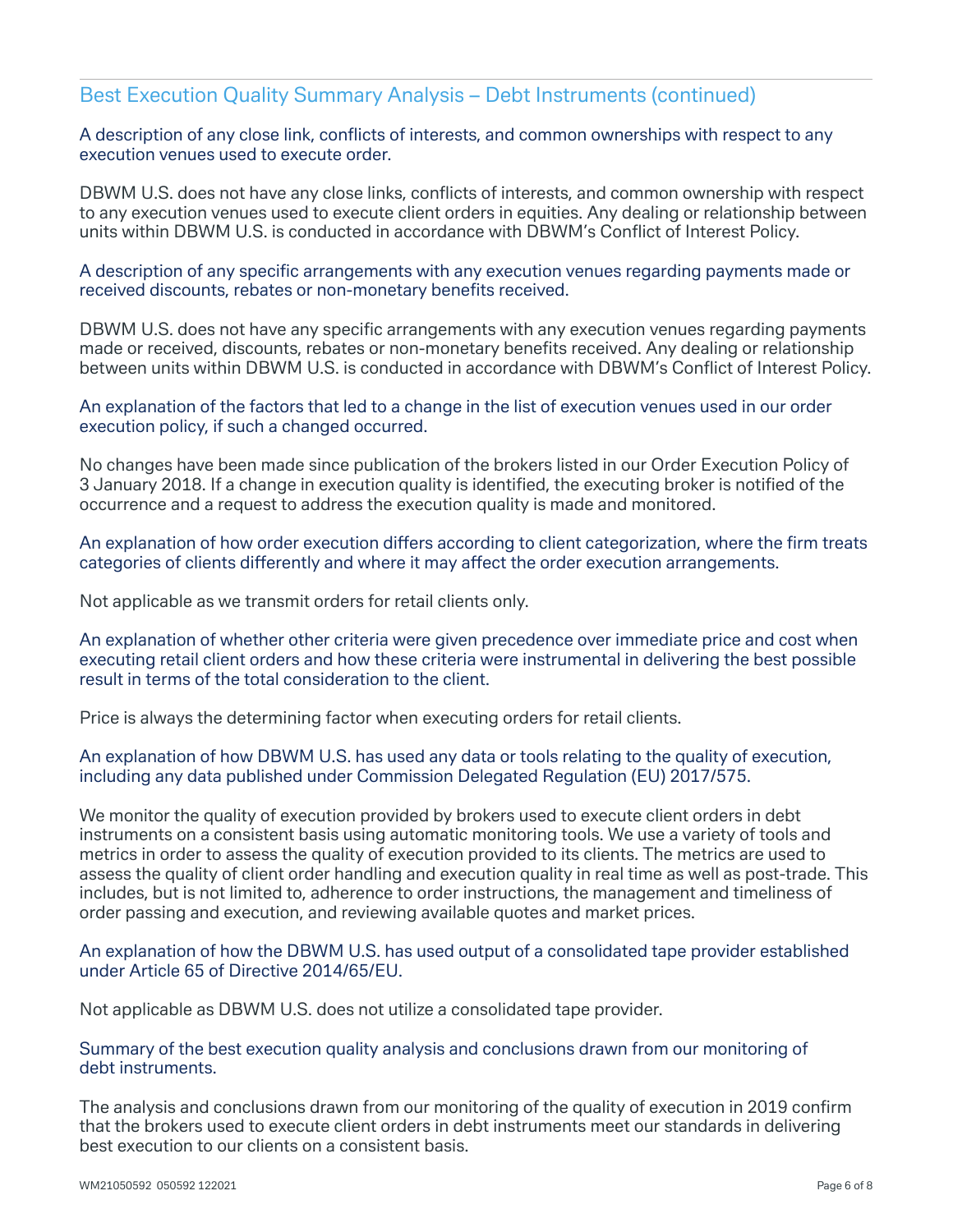A list of our top five brokers used to execute retail client orders can be found below together with detailed information on the volume and number of orders executed by each broker. A list of brokers used to execute client orders in debt instruments can be found on our website: https://deutschewealth.com/content/deutschewealth/en/articles/MiFID-II-Order-Execution.html

## Top Five Brokers – Debt Instruments

Debt Instruments: DBWM U.S. transmits all fixed income trade orders managed in the Discretionary Portfolio Management (DPM) portfolio to selected Execution Venues. DBWM U.S. ensures best results for clients by choosing the most appropriate execution entity to execute the order.

#### Table 1 – Retail clients

|                                                                                  | Proportion of<br>volume traded as<br>percentage of total | Proportion of<br>orders executed as<br>percentage of total | Percentage of  | Percentage<br>of aggressive | Percentage<br>of directed |
|----------------------------------------------------------------------------------|----------------------------------------------------------|------------------------------------------------------------|----------------|-----------------------------|---------------------------|
| Top five execution venues                                                        | in that asset class                                      | in that asset class                                        | passive orders | orders                      | orders                    |
| Class of Instrument                                                              | <b>Taxables</b>                                          |                                                            |                |                             |                           |
| Notification if less than 1 average trade per business day in previous year: No  |                                                          |                                                            |                |                             |                           |
| Goldman Sachs<br>(LEI: W22LROWP2IHZNBB6K528)                                     | 10.63%                                                   | 14.23%                                                     | N/A            | N/A                         | N/A                       |
| Piper Jaffray (LEI:<br>549300GRQCWQ3XGH0H10)                                     | 9.61%                                                    | 3.42%                                                      | N/A            | N/A                         | N/A                       |
| <b>Market Axess</b><br>(LEI: GPSMMRI21JE7ZCVYF972)                               | 8.25%                                                    | 11.90%                                                     | N/A            | N/A                         | N/A                       |
| Citigroup<br>(LEI: XKZZ2JZF41MRHTR1V493)                                         | 8.05%                                                    | 8.25%                                                      | N/A            | N/A                         | N/A                       |
| TD<br>(LEI: PT3QB789TSUIDF371261)                                                | 7.99%                                                    | 5.27%                                                      | N/A            | N/A                         | N/A                       |
| <b>Class of Instrument</b>                                                       | Agency                                                   |                                                            |                |                             |                           |
| Notification if less than 1 average trade per business day in previous year: Yes |                                                          |                                                            |                |                             |                           |
| Raymond James<br>(LEI: ZXMJHJK466PBZTM5F379)                                     | 45.85%                                                   | 27.36%                                                     | N/A            | N/A                         | N/A                       |
| Piper Jaffray (LEI:<br>549300GRQCWQ3XGH0H10)                                     | 28.82%                                                   | 29.25%                                                     | N/A            | N/A                         | N/A                       |
| Bank of New York<br>(LEI: 213800O5FBGOWU89LN14)                                  | 15.71%                                                   | 10.38%                                                     | N/A            | N/A                         | N/A                       |
| Morgan Stanley<br>(LEI: 9R7GPTSO7KV3UQJZQ078)                                    | 2.68%                                                    | 13.21%                                                     | N/A            | N/A                         | N/A                       |
| <b>JP Morgan</b><br>(LEI: K6Q0W1PS1L1O4IQL9C32)                                  | 2.37%                                                    | 0.94%                                                      | N/A            | N/A                         | N/A                       |
| <b>Class of Instrument</b>                                                       | Corporates                                               |                                                            |                |                             |                           |
| Notification if less than 1 average trade per business day in previous year: No  |                                                          |                                                            |                |                             |                           |
| TD<br>(LEI: PT3QB789TSUIDF371261)                                                | 14.76%                                                   | 8.70%                                                      | N/A            | N/A                         | N/A                       |
| Piper Jaffray (LEI:<br>549300GRQCWQ3XGH0H10)                                     | 12.65%                                                   | 4.88%                                                      | N/A            | N/A                         | N/A                       |
| <b>Market Axess</b><br>(LEI: GPSMMRI21JE7ZCVYF972)                               | 12.10%                                                   | 18.41%                                                     | N/A            | N/A                         | N/A                       |
| Morgan Stanley<br>(LEI: 9R7GPTSO7KV3UQJZQ078)                                    | 6.34%                                                    | 8.87%                                                      | N/A            | N/A                         | N/A                       |
| <b>Wells Fargo</b><br>(LEI: VYVVCKR63DVZZN70PB21)                                | 6.29%                                                    | 6.32%                                                      | N/A            | N/A                         | N/A                       |